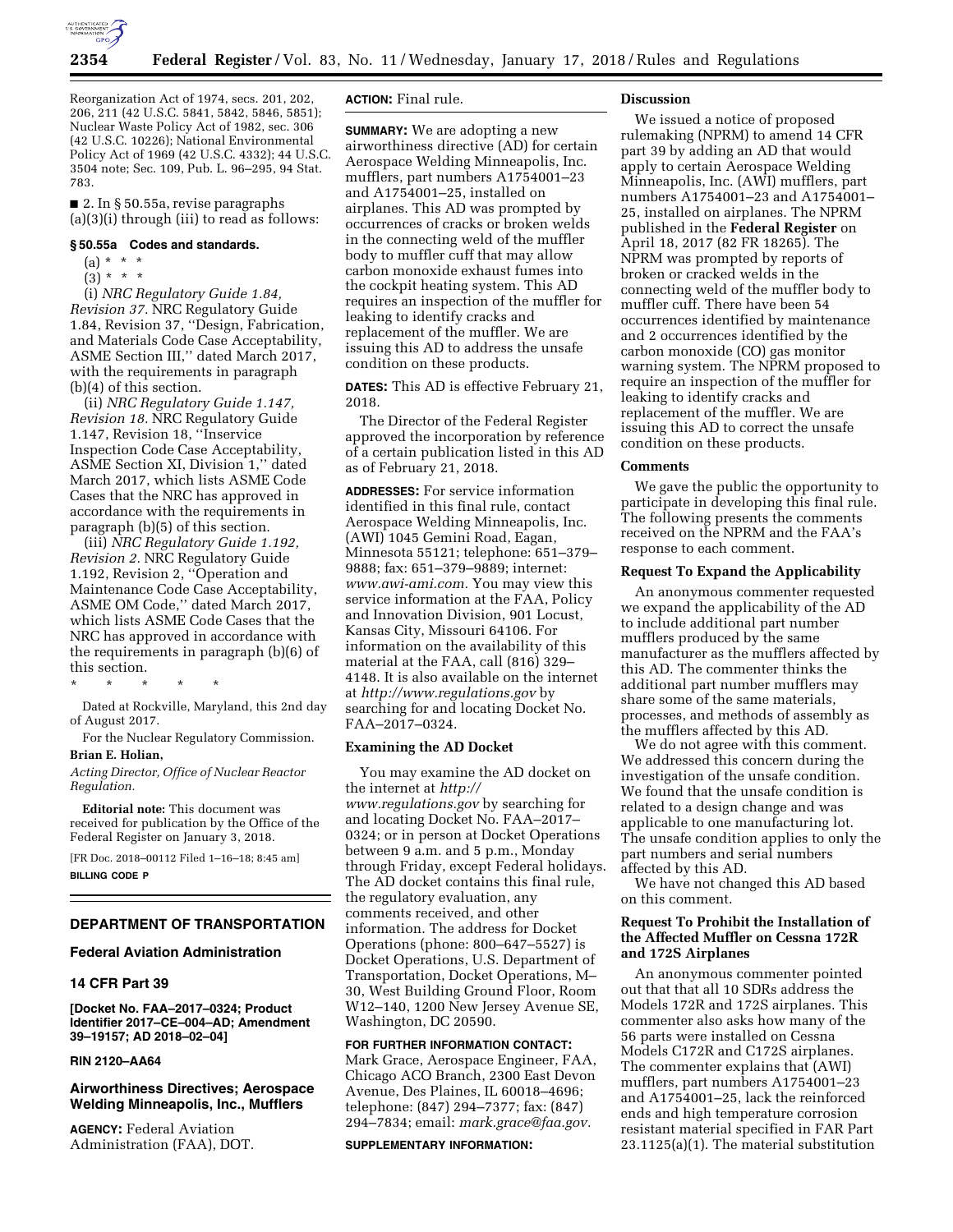makes it less resistant to high temperature and corrosion than the original type-certificated product. Based on the comments, the FAA infers that the commenter wants the AD to prohibit the installation of the affected parts, regardless of serial number, specifically on the Cessna Models 172R and 172S airplanes.

We do not agree with the implication that the installation prohibition should apply to all produced parts or only apply to the Cessna Model 172R and 172S airplanes. The unsafe condition resulted from a design change with a limited serial number effectivity and that is approved for installation on other models. We don't know how many parts are installed or could be installed in the future on the Cessna Models C172R and C172S airplanes. The current applicability captures all the potentially unsafe parts in the field. Concerns about material substitutions complying with 14 CFR 23.1125(a)(1) goes beyond the scope of this AD.

We have not changed this AD based on this comment.

## **Request We Add an Exhaust Systems Inspection**

An anonymous commenter requested we issue an AD similar to a Transport Canada AD which requires an ongoing periodic pressure testing of the exhaust systems to help identify and reduce the risk of CO entering the cabin area.

We do not agree with this comment. This AD addresses the identified unsafe condition on the affected mufflers by requiring removal of the affected mufflers from airplanes. A more general pressure testing of exhaust systems is beyond the scope of this AD.

We have not changed this AD based on this comment.

## **Request To Make Spot Weld Procedures More Rigid**

An anonymous commenter requested we require parts manufacturer approval (PMA) spot weld procedures to be more rigid. The commenter stated that manually operated spot welding machines do not consistently control pressure, time, or frequency as required by weld schedules because the human operator controls those factors. It is almost impossible to meet the weld code without a computer aided machine.

We do not agree with this comment. Regulating how spot welds are done goes beyond the scope of this AD. This AD addresses the identified unsafe condition on the affected mufflers by requiring removal of the affected mufflers from airplanes.

We have not changed this AD based on this comment.

## **Request We Prohibit the Use of Less Heat Resistant Material**

An anonymous commenter requested we not allow the substitution of less heat resistant material for higher heat resistant material. There are a number of FAA-approved PMA articles in existence certified by Identicality or Test and Computation where less heat resistant materials have been substituted. In many cases these PMA articles are used as terminating action to ADs and undermine the basis of the AD.

We do not agree with this comment. An applicant for a PMA must demonstrate compliance with the applicable regulations before the PMA is granted. This AD addresses the unsafe condition on the affected mufflers by requiring removal of the affected mufflers from airplanes. Changing the PMA process goes beyond the scope of this AD.

We have not changed this AD based on this comment.

# **Request We Make Related Documents Available**

David McGhee requested we ensure documents related to the AD are readily available. Although requested several times by telephone and email, the commenter was unable to obtain a copy of related service information. This made review and comment on the proposed AD difficult.

We agree with this comment. Related documents should be available for a timely review of the AD. The NPRM incorrectly cited the related AWI service bulletin as AWI Mandatory Service Bulletin No. 16063001, dated June 30, 2015. The correct citation should read AWI Mandatory Service Bulletin No. 15063001, dated June 30, 2015. We confirmed the availability of the related service bulletin with the document provider and confirmed the commenter received a copy prior to the close of the comment period.

We changed this AD to use the correct citation based on this comment.

## **Request a Change to the Cost of Compliance**

David McGhee requested we add the cost to determine if the affected muffler is installed on the airplane to the estimated cost of the AD. The related service information estimated it would take 1 hour of labor to inspect the airplane to determine if the affected muffler is installed.

We do not agree with this comment. The estimated cost of the AD applies specifically to addressing and correcting

the unsafe condition. The FAA process for determining the cost of compliance does not include the initial determination of applicability. Also, for many airplanes, a review of the maintenance records will identify if the affected muffler is installed.

We have not changed this AD based on this comment.

## **Request We Allow the Use of Other Service Information for Muffler Replacement**

David McGhee requested we revise the AD to allow the use of other service information for installing a replacement muffler. Operators may choose to install an FAA-approved muffler from a source other than AWI. The service information proposed in the NPRM may not be appropriate for mufflers produced by a different manufacturer.

We agree with this comment. If an operator installs an FAA-approved muffler other than the AWI muffler, the installation instructions from that manufacturer should be used.

We have revised the language in this AD to allow the use of the manufacturer's installation instructions for the specific muffler that is being installed.

## **Request We Revise the Subject Heading**

Thomas Nelson requested we revise the subject heading of the AD because it is not part of the company's name and implies the AD applies to all mufflers made by this company.

We partially agree with this comment. We agree the subject header could more clearly define the specific mufflers this AD applies to; however, we disagree with revising the subject header. The subject header is intended as a general header and is not intended to include details that address the specifics of applicability. The Office of the Federal Register develops the guidelines for the format and structure of rulemaking documents for all federal agencies to follow.

We have not changed this AD based on this comment.

# **Conclusion**

We reviewed the relevant data, considered the comments received, and determined that air safety and the public interest require adopting this final rule with the changes described previously and minor editorial changes. We have determined that these minor changes:

• Are consistent with the intent that was proposed in the NPRM for correcting the unsafe condition; and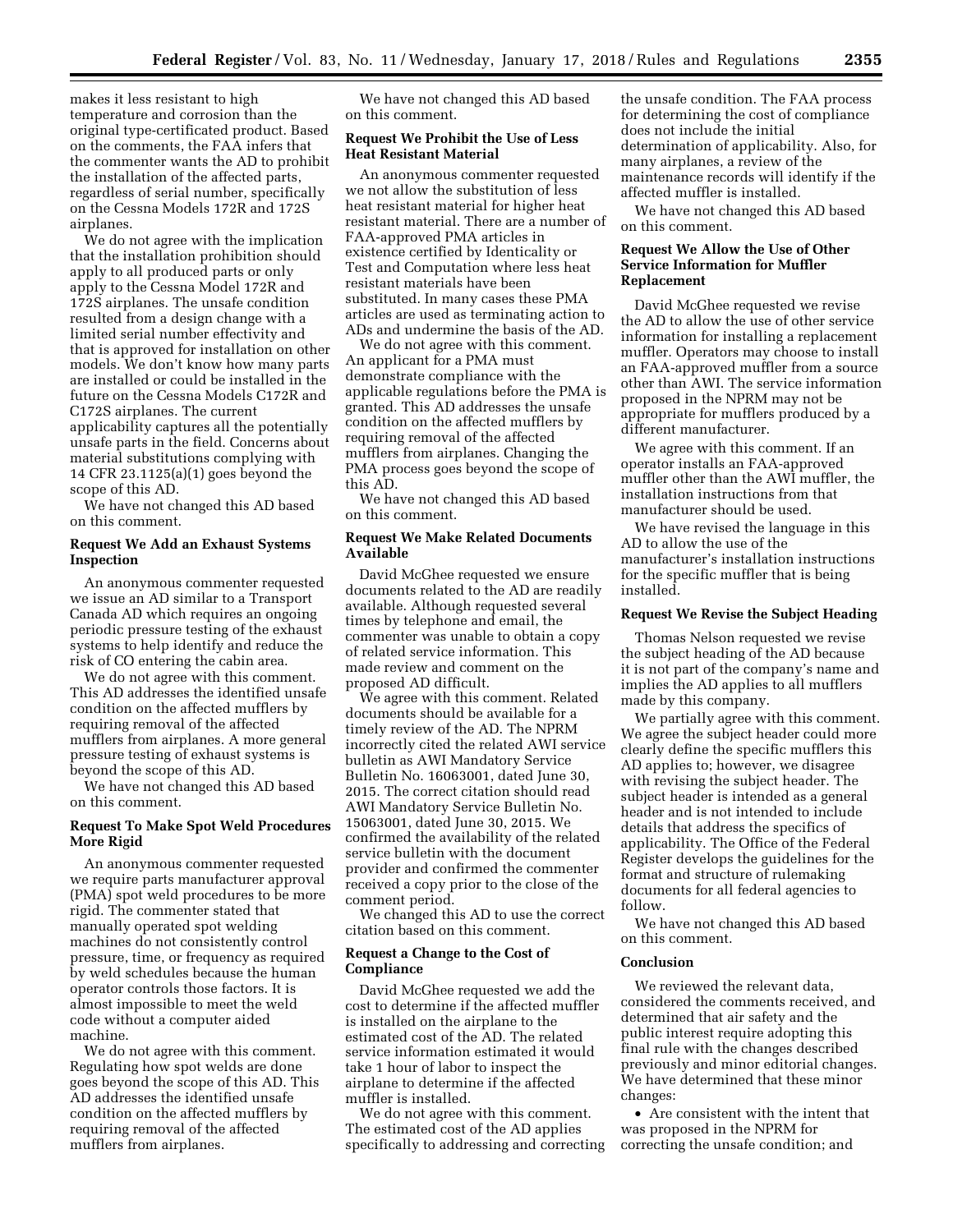• Do not add any additional burden upon the public than was already proposed in the NPRM.

We also determined that these changes will not increase the economic burden on any operator or increase the scope of this final rule.

# **Related Service Information Under 1 CFR Part 51**

We reviewed AWI Cessna 172 (Lycoming) Muffler Removal and Installation, Revision 01, January 17, 2017. The service information describes procedures for removing and replacing the affected mufflers. This service information is reasonably available because the interested parties have access to it through their normal course of business or by the means identified in the **ADDRESSES** section.

### **Other Related Service Information**

We reviewed AWI Mandatory Service Bulletin No. 15063001, dated June 30, 2015. The service bulletin describes

# ESTIMATED COSTS

| Action | Labor cost                                  | Parts cost     | Cost per<br>product | Cost on U.S.<br>operators |
|--------|---------------------------------------------|----------------|---------------------|---------------------------|
|        | work-hour $\times$ \$85 per hour = \$85     | Not applicable | \$85                | \$14,535                  |
|        | 4 work-hours $\times$ \$85 per hour = \$340 | . \$350        | 690                 | 117.990                   |

This AD affects 171 mufflers with PMA; however, only 9 mufflers remain in service.

According to the manufacturer, some of the costs of this AD may be covered under warranty, thereby reducing the cost impact on affected individuals. We do not control warranty coverage for affected individuals. As a result, we have included all costs in our cost estimate.

## **Authority for This Rulemaking**

Title 49 of the United States Code specifies the FAA's authority to issue rules on aviation safety. Subtitle I, section 106, describes the authority of the FAA Administrator. Subtitle VII: Aviation Programs, describes in more detail the scope of the Agency's authority.

We are issuing this rulemaking under the authority described in Subtitle VII, Part A, Subpart III, Section 44701: ''General requirements.'' Under that section, Congress charges the FAA with promoting safe flight of civil aircraft in air commerce by prescribing regulations for practices, methods, and procedures the Administrator finds necessary for safety in air commerce. This regulation is within the scope of that authority because it addresses an unsafe condition that is likely to exist or develop on products identified in this rulemaking action.

This AD is issued in accordance with authority delegated by the Executive Director, Aircraft Certification Service, as authorized by FAA Order 8000.51C.

In accordance with that order, issuance of ADs is normally a function of the Compliance and Airworthiness Division, but during this transition period, the Executive Director has delegated the authority to issue ADs applicable to small airplanes, gliders, balloons, airships, domestic business jet transport airplanes, and associated appliances to the Director of the Policy and Innovation Division.

## **Regulatory Findings**

This AD will not have federalism implications under Executive Order 13132. This AD will not have a substantial direct effect on the States, on the relationship between the national government and the States, or on the distribution of power and responsibilities among the various levels of government.

For the reasons discussed above, I certify that this AD:

(1) Is not a ''significant regulatory action'' under Executive Order 12866,

(2) Is not a ''significant rule'' under DOT Regulatory Policies and Procedures (44 FR 11034, February 26, 1979),

(3) Will not affect intrastate aviation in Alaska, and

(4) Will not have a significant economic impact, positive or negative, on a substantial number of small entities under the criteria of the Regulatory Flexibility Act.

## **List of Subjects in 14 CFR Part 39**

Air transportation, Aircraft, Aviation safety, Incorporation by reference, Safety.

# **Adoption of the Amendment**

Accordingly, under the authority delegated to me by the Administrator, the FAA amends 14 CFR part 39 as follows:

how to identify the installation of an

We estimate that this AD affects 171 mufflers installed on airplanes of U.S.

We estimate the following costs to

affected muffler. **Costs of Compliance** 

comply with this AD:

registry.

# **PART 39—AIRWORTHINESS DIRECTIVES**

■ 1. The authority citation for part 39 continues to read as follows:

**Authority:** 49 U.S.C. 106(g), 40113, 44701.

### **§ 39.13 [Amended]**

■ 2. The FAA amends § 39.13 by adding the following new airworthiness directive (AD):

**2018–02–04 Aerospace Welding Minneapolis, Inc.:** Amendment 39– 19157; Docket No. FAA–2017–0324; Product Identifier 2017–CE–004–AD.

## **(a) Effective Date**

This AD is effective February 21, 2018.

# **(b) Affected ADs**

None.

### **(c) Applicability**

This AD applies to Aerospace Welding Minneapolis, Inc. (AWI) mufflers listed in figure 1 of paragraph (c) of this AD that are installed on but not limited to the airplanes listed in figure 2 of paragraph (c) of this AD.

**Note 1 to paragraph (c) of this AD:** You may use AWI Mandatory Service Bulletin No. 15063001, dated June 30, 2015, to identify if an affected muffler is installed on the airplane.